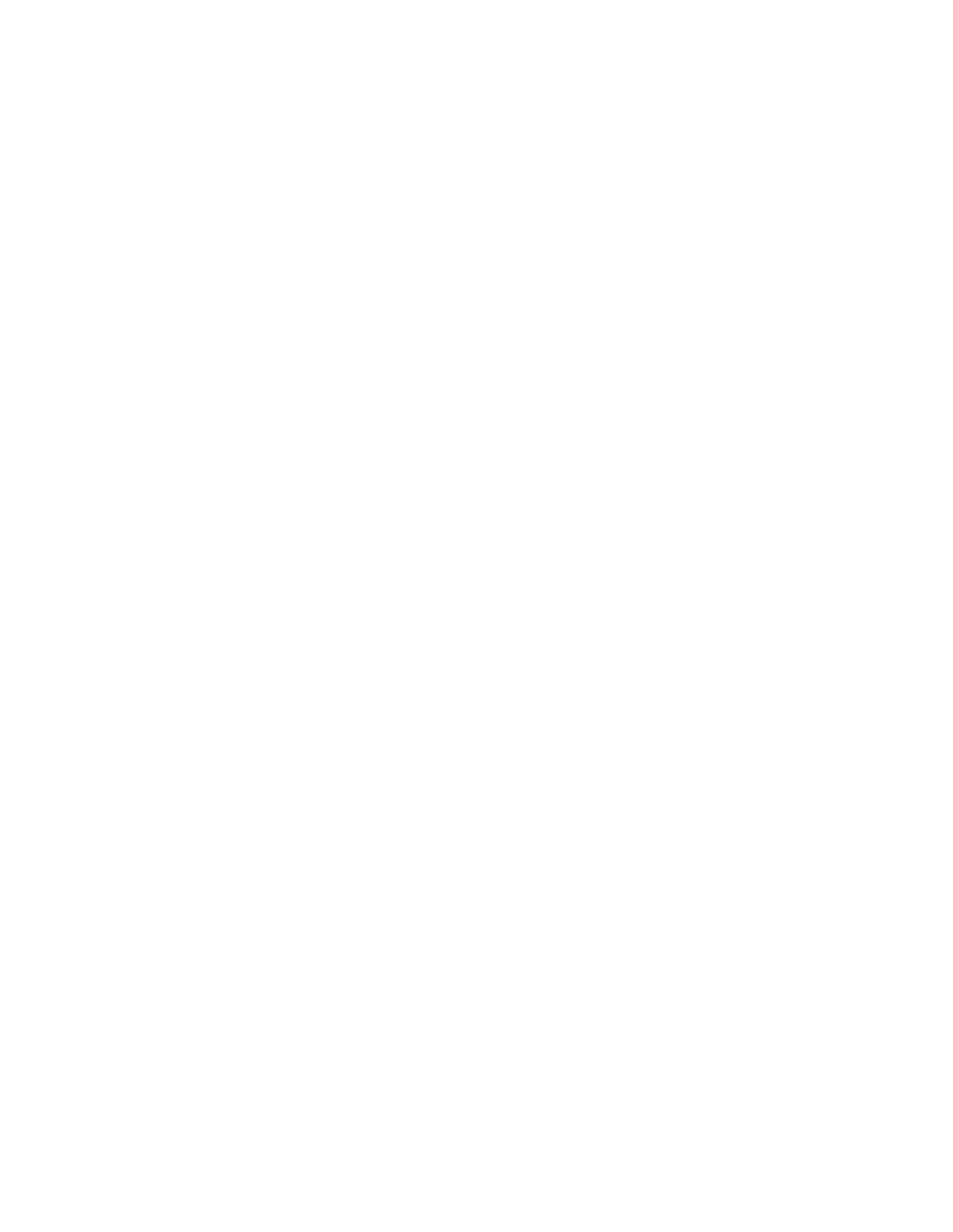# **Solar America Board for Codes and Standards White Paper**

# POTENTIAL IMPACTS OF Advanced Metering Infrastructure on Renewable Energy Policy

### Prepared by

### **Keith McAllister** North Carolina Solar Center Interstate Renewable Energy Council

April 2010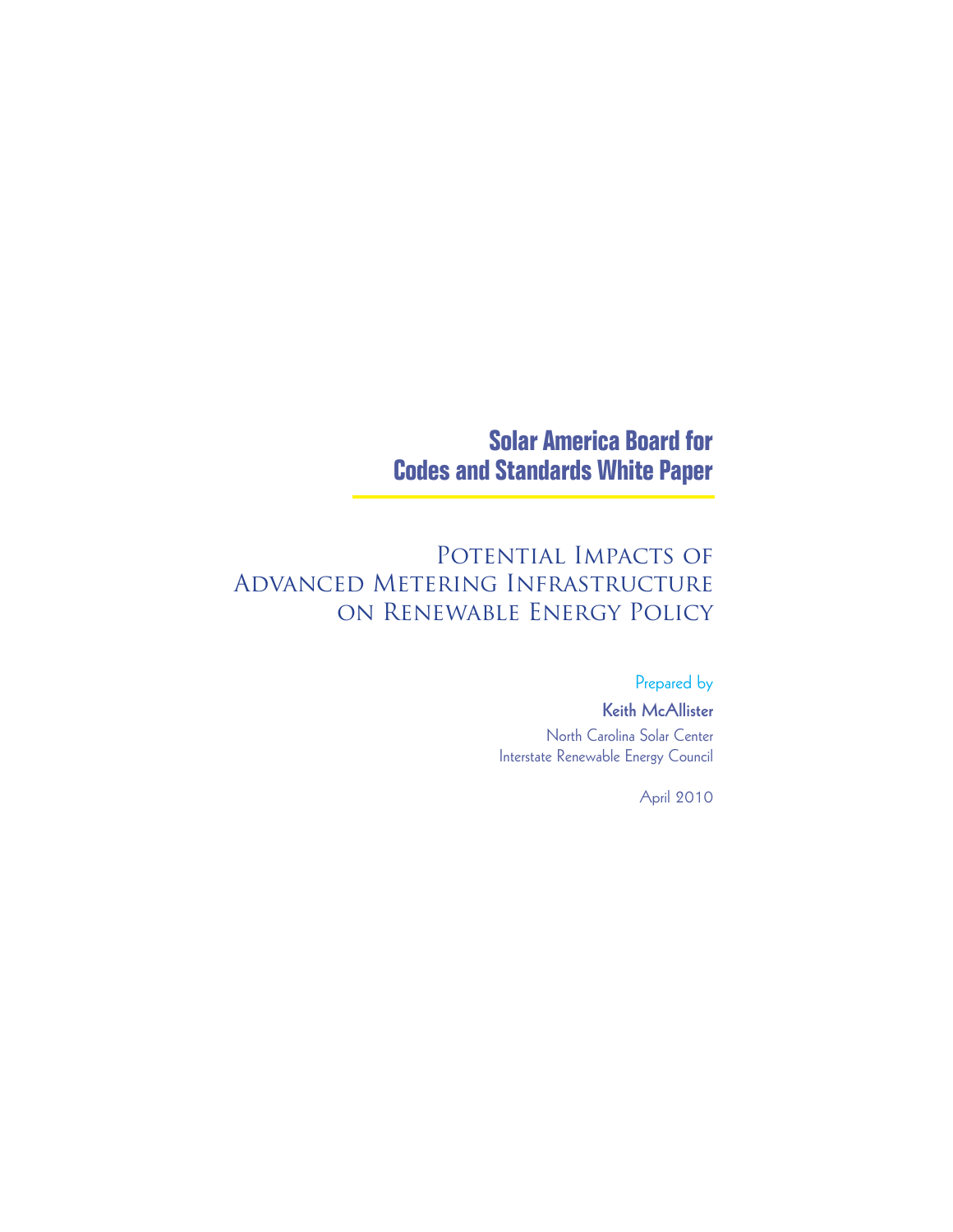# Disclaimer

*This report was prepared as an account of work sponsored by an agency of the United States government. Neither the United States government nor any agency thereof, nor any of their employees, makes any warranty, express or implied, or assumes any legal liability or responsibility for the accuracy, completeness, or usefulness of any information, apparatus, product, or process disclosed, or represents that its use would not infringe privately owned rights. Reference herein to any specific commercial product, process, or service by trade name, trademark, manufacturer, or otherwise does not necessarily constitute or imply its endorsement, recommendation, or favoring by the United States government or any agency thereof. The views and opinions of authors expressed herein do not necessarily state or reflect those of the United States government or any agency thereof.*

> Download a copy of the report: www.solarabcs.org/advancedmetering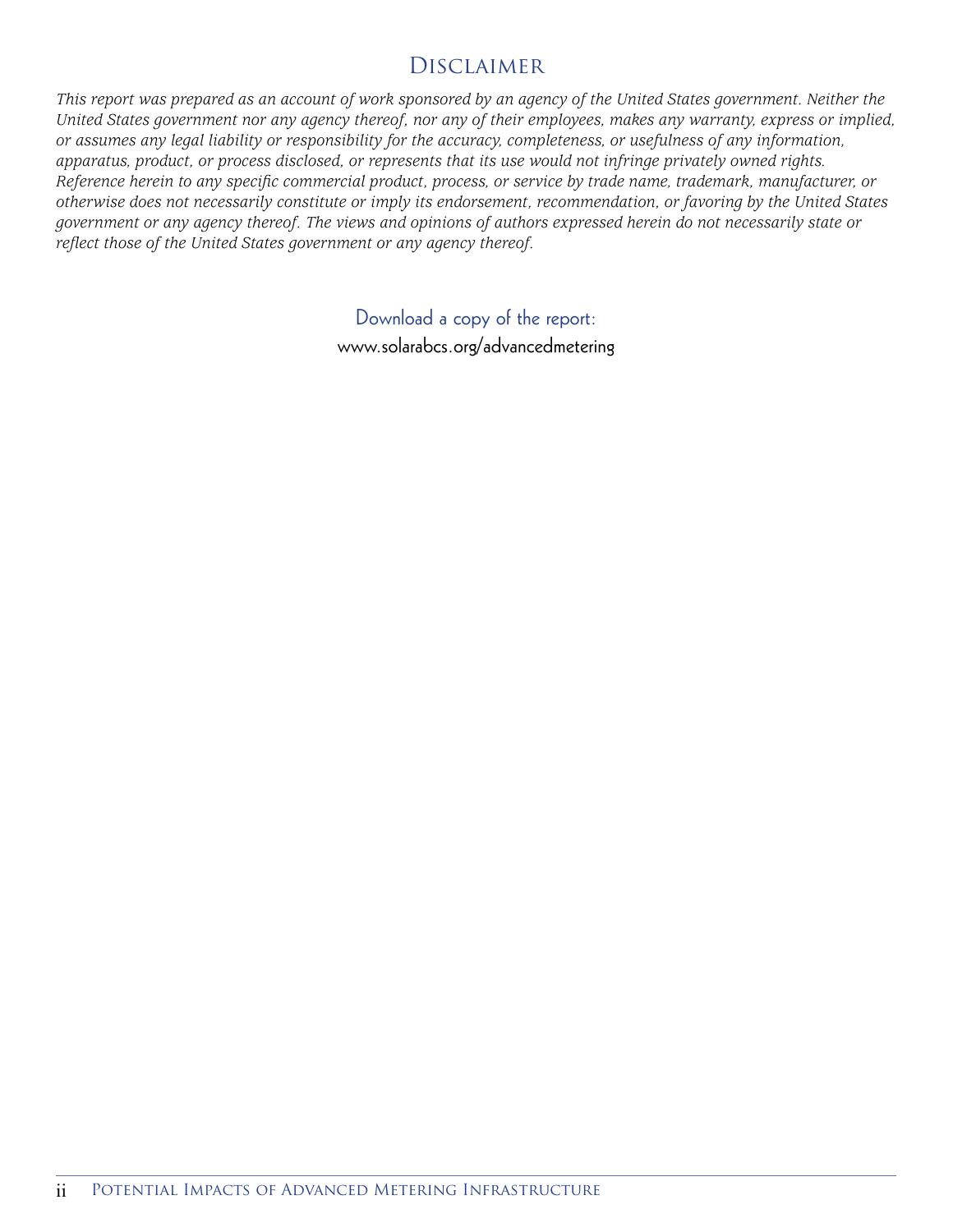# Executive Summary

Advanced Metering Infrastructure (AMI) allows bidirectional communication between the utility and the customer. This allows the utility to gain rapid feedback on the condition of and events occurring on its electric grid and the opportunity to assert controls over load-side parameters.

This white paper is a primer that gives the reader an overview of AMI and identifies possible impacts on renewable energy policy and the integration of renewable energy generation into the electric utility grid.

### Key Findings

Renewable and distributed generation will be integral parts of the future grid. As AMI is adopted, regulator decisions on AMI adoption will impact renewable energy policy and utility integration. The following list presents some of the areas that will be most affected.

### Utility Rate Structure

AMI has the potential to bring time-of-use and real time pricing to the mass-market and, in many cases, to provide utilities with a strong business case for doing so. Renewable energy advocates must educate themselves about the proposed rates to ensure that they do not adversely affect the market for solar PV or other renewable technologies.

### **Incentives**

The meter data management system must be able to incorporate the calculation of both the net energy generation and incentives, and communicate these derivations to the customer. Additionally, the speed of detection and response of all communications must be assessed and made compatible with other levels of communications. It is likely that some utilities will not consider these issues on their own and could resist incorporating these calculations into an AMI project because the additional costs do not appear to have a benefit for operation. However, as more renewable energy is integrated into the electric grid, these features will be needed and may force a later and costly modification to any existing AMI application.

### Data

AMI technologies will often allow access to real-time data about the conditions of the utility grid as well as the manner in which individual consumers use electricity. These data will be valuable to many parties, but customer privacy must be observed. Utilities may be reluctant to share the information. One solution that has been used is that regulators not allow utilities to have control of the data; instead, third-party vendors should be engaged to manage the data and assure neutrality.

### Interconnection

The control functionality and the capabilities of AMI may reduce the barriers to interconnection of distributed renewable energy technologies. For example, the current practice of limiting distributed generation (DG) penetration to 10% of local distribution rating may be eased as the utilities can be assured of knowing the conditions on its grid at all times and of controlling DG device interaction. Thus, AMI technologies may allow greater penetration of distributed generation and reduce the barriers to interconnection.

### Engaging Policy Makers

As AMI projects are designed, it is likely that their implementation may affect current policies. Due consideration to the impact of any plan that may restrict existing, successful policies should be given to ensure that the recognized societal benefits are maintained.

### Standardization of AMI Requirements

Those reviewing any plans for the implementation of AMI projects must consider the ability of the proposed technology to communicate with other technologies. The renewable energy community should be aware of new standards and ensure that devices such as inverters meet the standards necessary to be integrated into the future grid.

### Work with Utilities

The renewable energy community should seek out opportunities to work with electric utilities and technology manufacturers. Many of the existing business models governing investor-owned utilities would need revision under the new paradigm that adoption of AMI will introduce. These new paradigms offer an opportunity for the renewable energy community to have input into new methods of transacting business in the energy sector.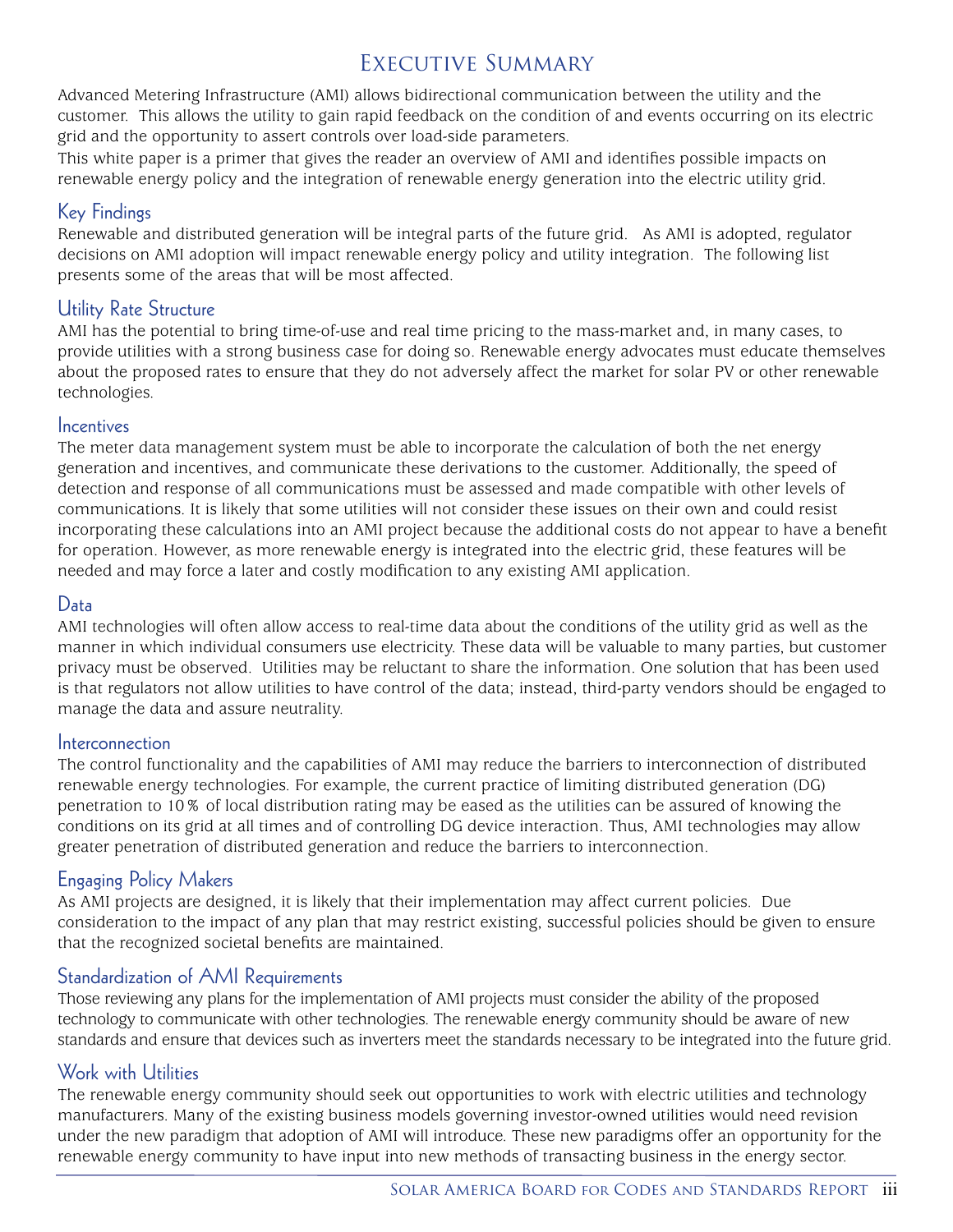# Author Biography

Keith McAllister is currently the Program Manager for Clean Energy Applications at the North Carolina Solar Center at North Carolina State University. He is also the Director of the US DOE's Southeast Clean Energy Application Center and a member of the Solar ABCs Steering Committee. In these roles, Mr. McAllister continues to investigate technology and policy initiatives that increase the efficient use of energy. Mr. McAllister has also investigated novel concepts for the electric grid such as micro-grids and advanced metering infrastructure. As an engineer in the research section of Progress Energy (formerly known as Carolina Power & Light Company) Mr. McAllister worked on programs in the areas of Thermal Energy Storage, air-source and ground-source heat pumps, building envelope improvement, lighting, distributed generation, and industrial energy efficiency. This experience has given him a broad knowledge of both the electric utility's and end user's perspective on energy use, energy reliability and security and energy efficiency. Mr. McAllister holds both a BS and MS in Mechanical Engineering from North Carolina State University and he is also a licensed professional engineer in the State of North Carolina.



## Interstate Renewable Energy Council Web site:

www.irecusa.org



North Carolina Solar Center Web site:

www.ncsc.ncsu.edu

# Solar America Board for Codes and Standards

The Solar America Board for Codes and Standards (Solar ABCs) is a collaborative effort among experts to formally gather and prioritize input from the broad spectrum of solar photovoltaic stakeholders including policy makers, manufacturers, installers, and consumers resulting in coordinated recommendations to codes and standards making bodies for existing and new solar technologies. The U.S. Department of Energy funds Solar ABCs as part of its commitment to facilitate wide-spread adoption of safe, reliable, and cost-effective solar technologies.

For more information, visit the Solar ABCs Web site:

www.solarabcs.org

# Acknowledgement:

This material is based upon work supported by the Department of Energy under Award Number DE-FC36-07GO17034.

Keith McAllister and his staff would like to thank The Department for their support on this important project, Jason Keyes, Kevin Fox, and Mike Sheehan from IREC, Andy Rosenthal from NMSU, Larry Sherwood from Sherwood Associates, Mike Coddington and Tom Basso from the National Renewable Energy Laboratory, and Ward Bower from Sandia National Laboratory as well as the stakeholders who participated in the quarterly conference calls and the stakeholder meeting for their input to this document.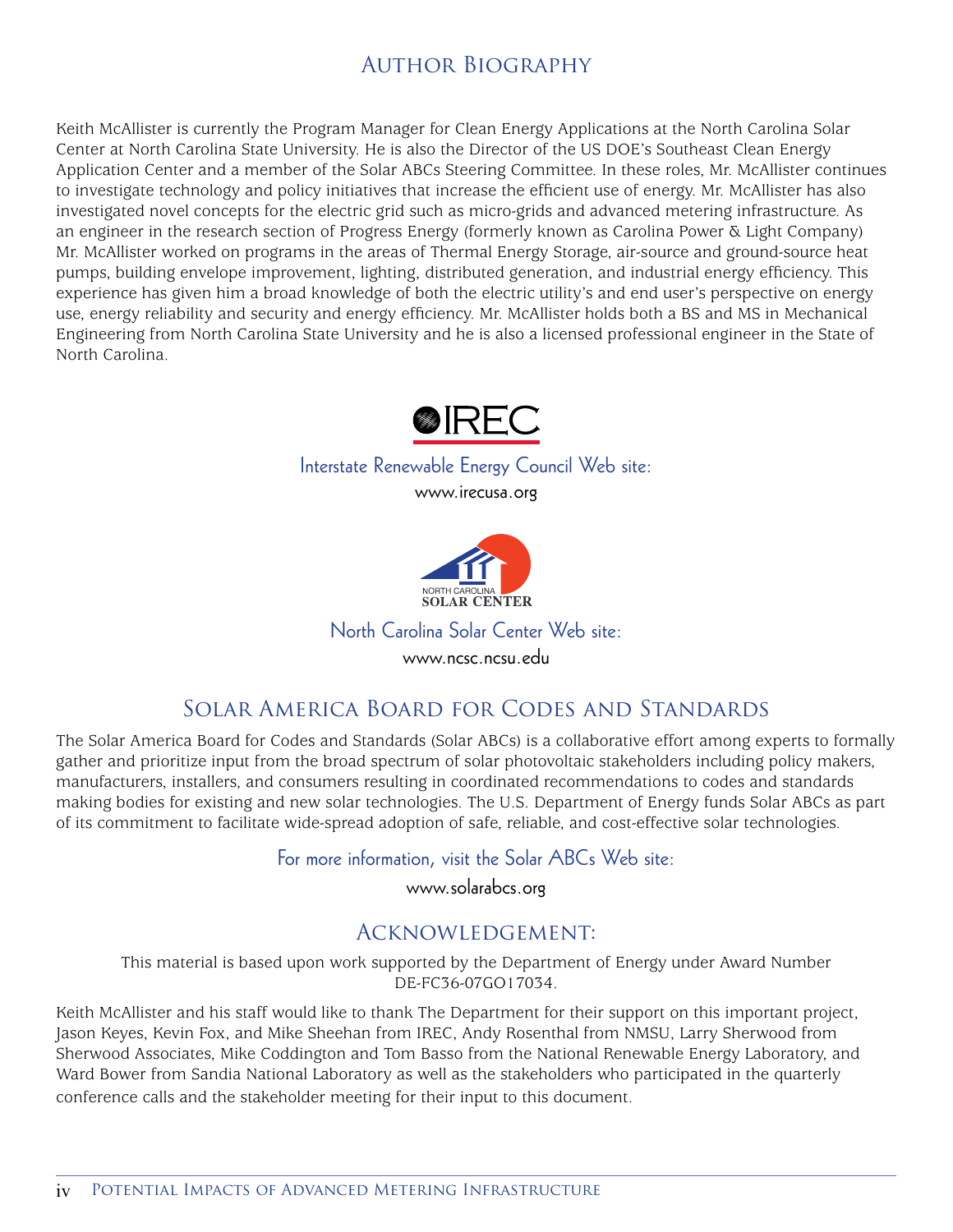# TABLE OF CONTENTS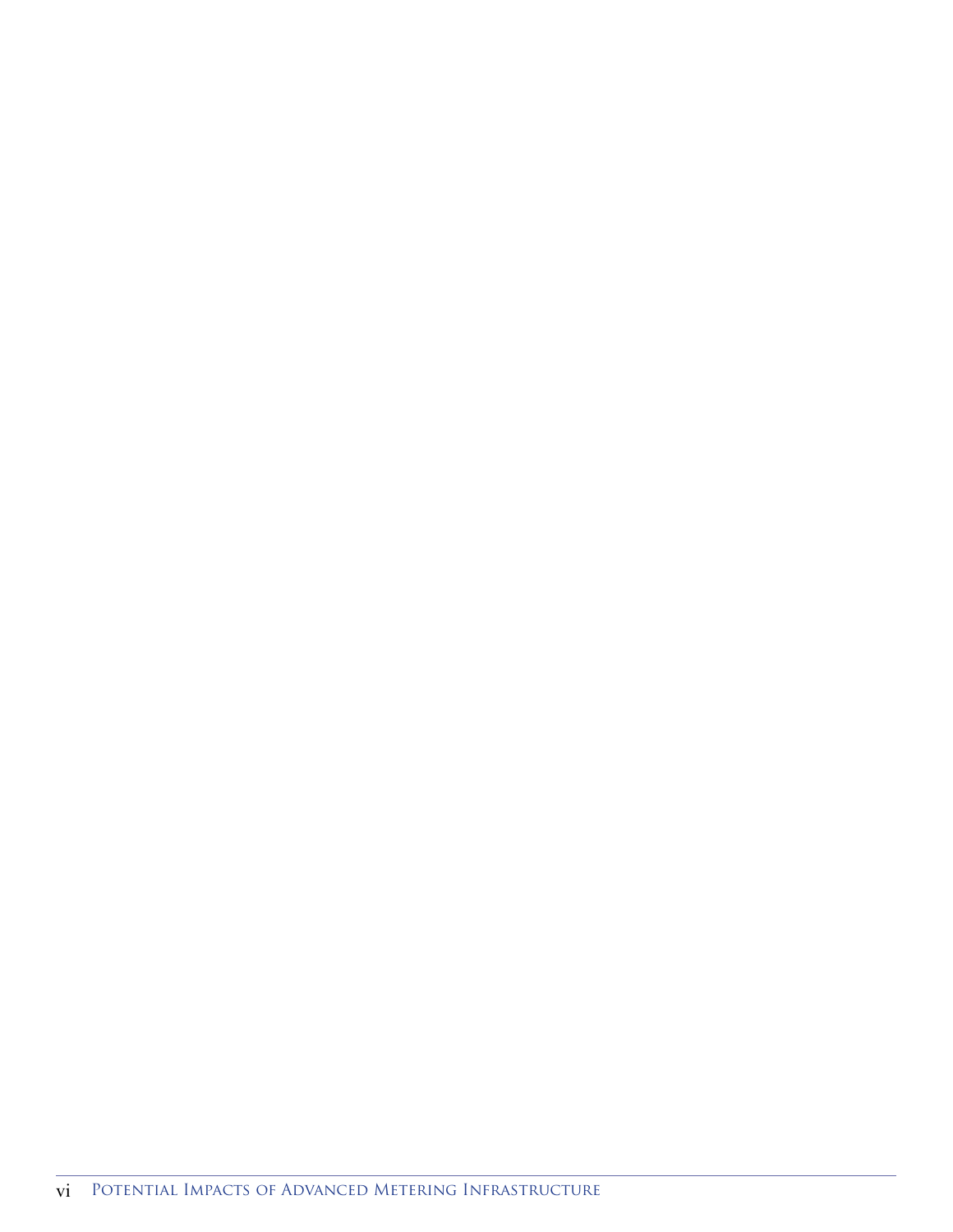### **INTRODUCTION**

Over the last two decades, groundbreaking changes have occurred within the electric utility industry: deregulation in certain regions, utility mergers and acquisitions, the convergence and subsequent divergence of the electric and natural gas industries, energy trading, organized electricity markets in the form of Regional Transmission Operators (RTOs) or Independent System Operators (ISOs), renewable portfolio standards, greenhouse gas (GHG) policies, and many others. The next groundbreaking change has begun (see Figures 1  $\&$  2) and may be the most dramatic of all. The North American electric system has begun to transcend its historic, one-way supplier-to-buyer structure to move to a fully integrated digital network—a new paradigm called Advanced Metering Infrastructure (AMI) — in which suppliers and buyers may, in many cases, communicate using near real-time information to make choices regarding electricity supply and usage.



*Figure 1: AMI, AMR & Smart Grid Projects as of November 2008 (Google maps 2008)*

The American Recovery and Reinvestment Act of 2009 (ARRA), also known as the Stimulus Plan, has provided some funding for these and other initiatives. The ARRA provides \$4.5 billion specifically for Smart Grid technologies; (Smart Grid News 2009) additionally, other portions of the ARRA contain language which could incorporate stimulus funding.

These include:

- New loan authority for Bonneville Power and Western Area Power Authority for transmission projects (\$6.5B)
- Energy Efficiency and Conservation Block Grant (\$3.2B)
- Transportation, including electric vehicles (\$1.7B)
- Renewable energy loan guarantees (\$6B)
- Research in energy efficiency, renewables, batteries and clean fossil energy (\$8.4B)
- Broadband Technologies Opportunities Program (\$7.2B)

Additionally, the DOE has increased capital funding for Smart Grid project grants from \$20 million to \$200 million. (Smart Grid News 2009) This funding, as well as the proven advantages of AMI technologies to significantly reduce utility operational costs and enable significant demand-side response (Duke Energy 2008), has led to a dramatic increase in the number of projects as shown in Figure 2.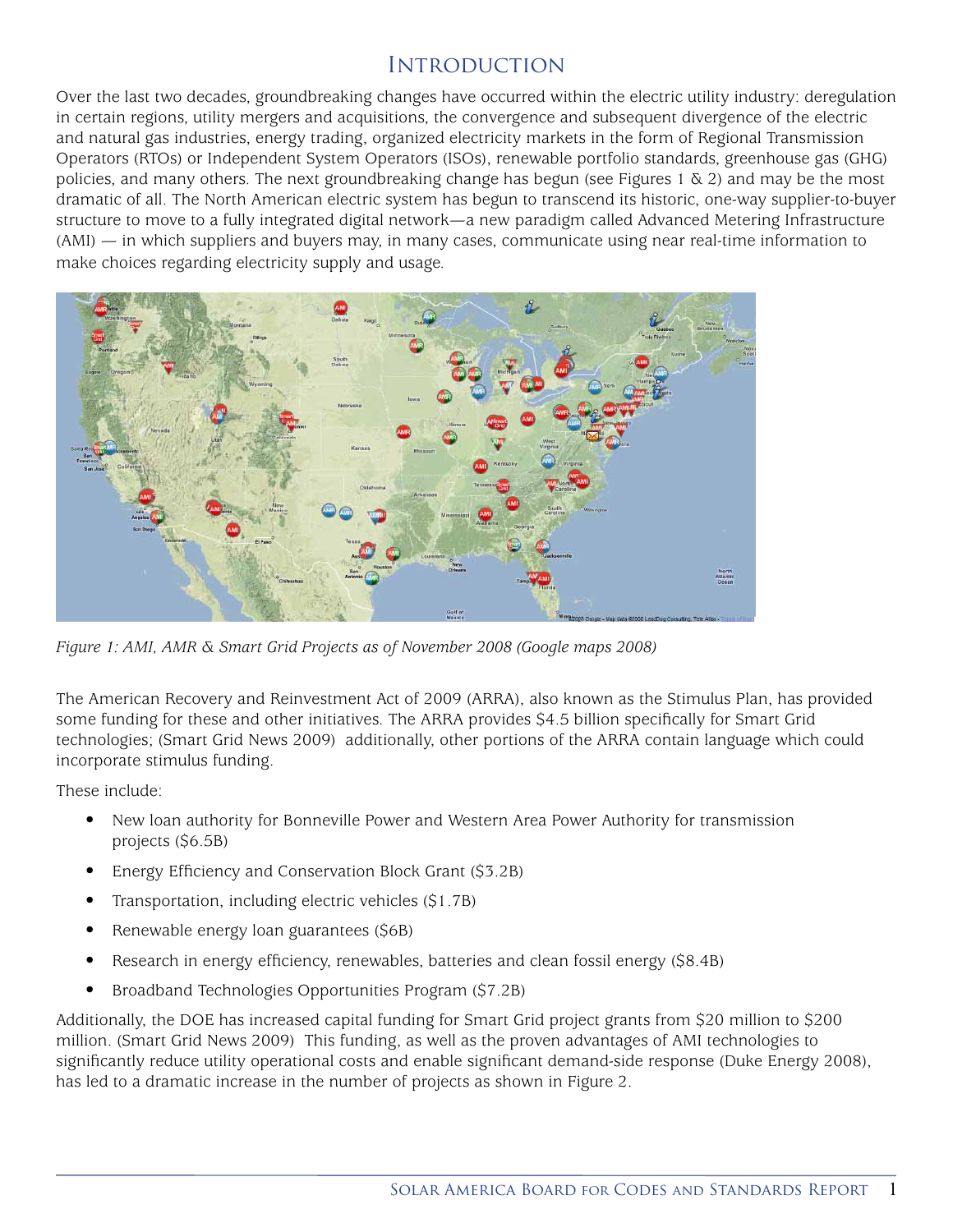

*Figure 2: AMI, AMR & Smart Grid Projects as of October 2009 (Google maps 2009)*

As these projects are implemented, legislative and regulatory decisions are being made which will impact renewable energy policies.

This paper is a primer that gives the reader an overview of AMI and identifies possible impacts on renewable energy policy and the integration of renewable energy generation into the electric utility grid.

The first section provides a high level description of the technologies. Providing a detailed explanation of how AMI and its related technology Automatic Meter Reading (AMR) work is outside the scope of this document. Many other industry documents are publicly available for that purpose. For a more detailed knowledge of these technologies, please see the "Suggested Further Reading" section at the end of the paper.

The next section identifies some of the impacts on the following renewable energy issues:

- Rate structures
- **Incentives**
- Ownership of data
- Technical interconnection issues
- Engaging policy makers
- Standardize AMI requirements

The paper encourages policy makers and regulators to become educated on these and other potential impacts and to become engaged in the regulator process of AMI proceedings.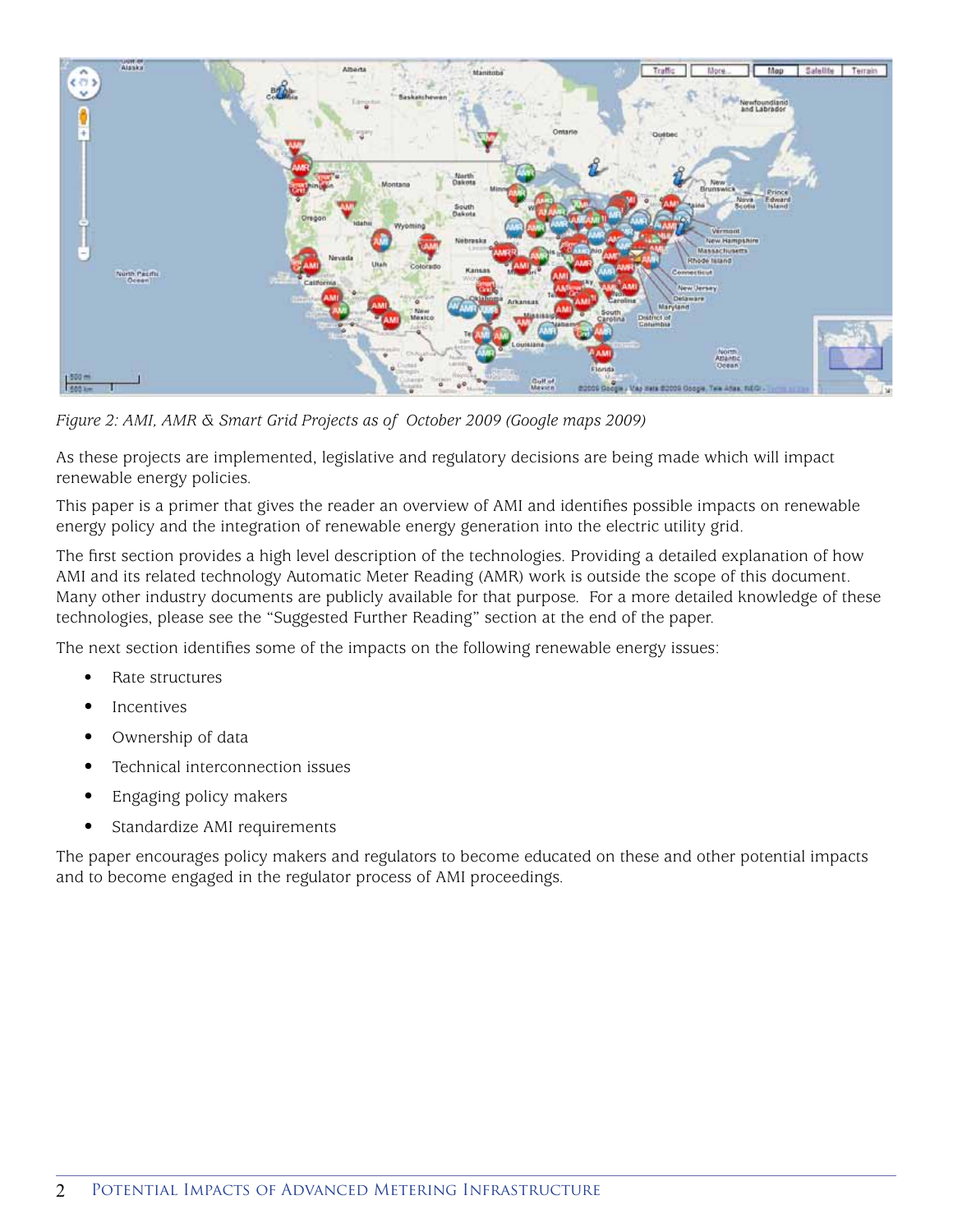# AMI & AMR Technologies

In order to understand the current environment which is fostering the explosive growth of AMI projects, one should understand the vision of the future electric transmission and distribution grid. In 2003 the United States Department of Energy's (DOE) Office of Electricity Delivery and Energy Reliability (OE) gathered 65 senior executives from electric utilities, equipment manufacturers, information technology providers, federal and state government agencies, interest groups, universities, and national laboratories. The mission of this group was to develop a national vision of the future electrical system with a focus on "the portion of the electric infrastructure that lies between the central power plant and the customer —as well as the regulatory framework that governs system planning and market operations." The result of that meeting was a vision document entitled "Grid 2030" – A National Vision for Electricity's Second 100 Years," (US DOE 2003) which has provided the framework for DOE's research, development and implementation of Smart Grid technologies which includes AMI and AMR.

On a national level, Congress began to recognize the potential benefits of smart grid technology several years ago. The Energy Independence and Security Act of 2007 (EISA 2007) Section 1301 establishes a federal policy to modernize the electric utility transmission and distribution system to maintain reliability and infrastructure protection. (EISA 2007) AMI refers to a distribution system that allows for flow of information from a customer's meter in two directions: both inside the house to thermostats, appliances, and other devices, and from the house back to the utility. Section 1307 directs the states to encourage utilities to employ AMI technology and allow utilities to recover AMI investments through rate structures. This could be in a rate rider form which could be charged on a kWh or a per dollar basis. However, utility commissions may allow a flat charge to be applied to the service and facility charges.

Through AMI, today's peaks and valleys of consumer demand may be smoothed as the industry's supply side becomes attuned to and is supplemented by information and input from the demand side (PJM 2007). The report draws the conclusion that from the perspective of the utility, accurate real-time or time-of-use pricing will drive demand-side behavior. Integrated distributed generation and demand response capabilities may support load leveling, allowing central plants to run at a higher capacity factor. The grid of the future will incorporate renewable energy, such as wind and solar, energy storage and management, photovoltaics, and deliver signals to consumer appliances which will modify their energy use characteristics.

The following sections give a very high level review of AMR and AMI technologies.

### Automated Meter Reading Technology

AMR technology, often used to reduce metering reading costs, uses a solid-state meter (SSM) to automatically collect energy data from a customer's premise and transmit it to a centralized database, sometimes called a meter-data management system (MDMS), for billing and analysis. The information may be passed from the meter to the database in a variety of methods, including handheld scanners, transmission to personnel either walking or driving by, or over a variety of communications networks. Meters may simply capture energy usage data or may include features such as tamper detection, alarm conditions, or interval data. AMR automates the meter reading functions of the utility. There are many features available in these systems. The New York Public Service Commission identified a few of these features in a 2008 report.

AMR is expected to provide multiple benefits to the utility:

- elimination of manual meter reading,
- deferral of metering capital costs,
- increased revenue due to improved meter accuracy,
- reduction of off-cycle reads,
- fewer estimated bills,
- lower load research costs,
- reduction of revenue losses from unoccupied premises,
- reduction of field service orders,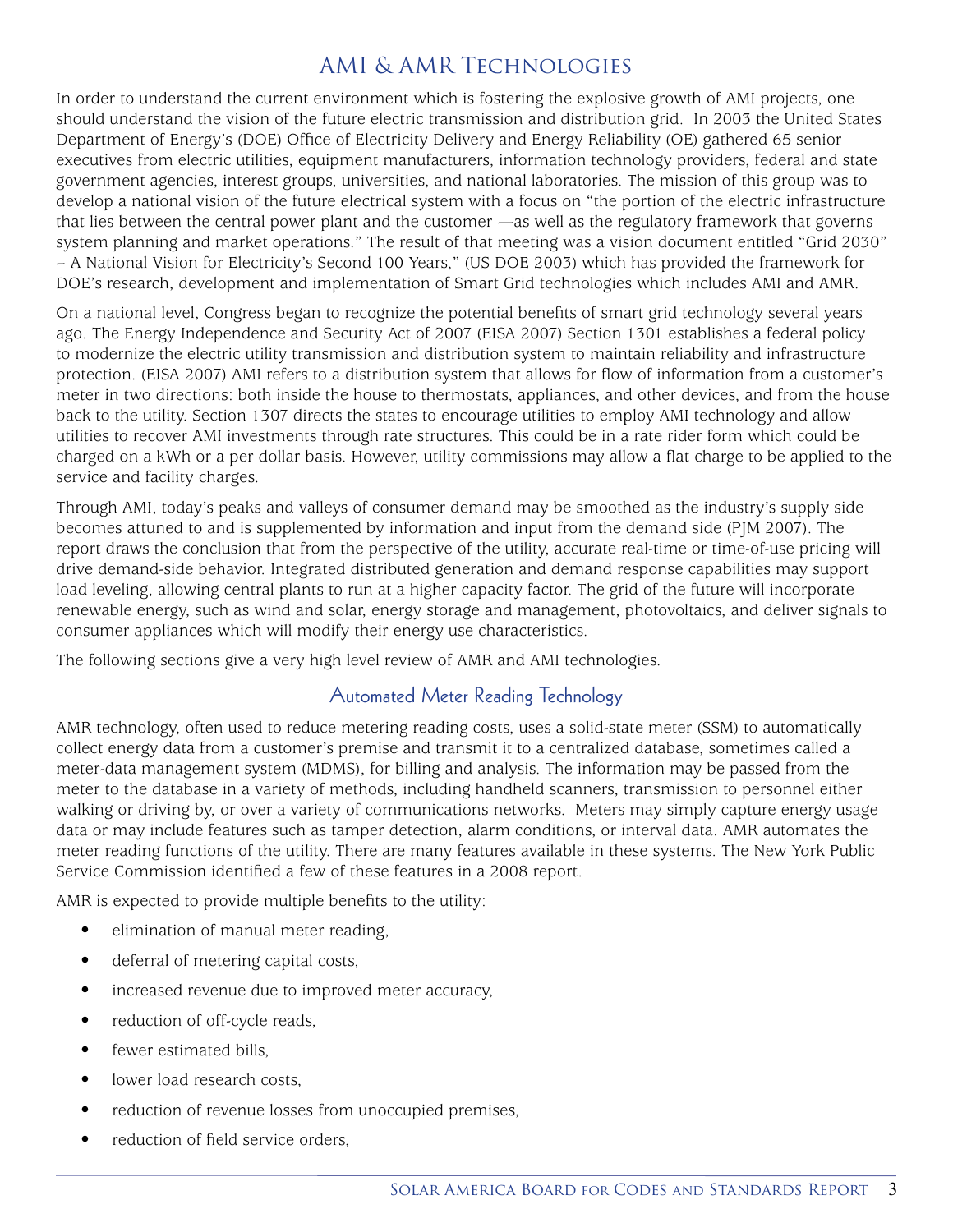- reduction of call center contacts for bill-related and power quality calls, and
- reduction of compensation/claims for manual meter reading accidents.

Future and societal benefits include decreased costs through use of remote reconnect/disconnect or load limiting devices, and the potential for more accurate cost allocation and rate design because of accurate hourly billing consumption data. (NYPSC 2008)

### Advanced Metering Infrastructure Technology

AMI builds on the capability of AMR by adding more robust communications technologies, which allows the utility to communicate with the customer, the customer to communicate with the utility and, in many cases, allows the utility to gain rapid feedback on the condition of and events occurring on its utility grid.

An Advanced Metering Infrastructure (AMI) system typically utilizes an SSM, a Home Area Network (HAN), a communications system, a meter-data management system (MDMS), and a utility operating system (UOS) that makes use of the data provided by the other components of the system.



*Figure 3: AMI System*

In addition to the benefits gained from the AMR system, an AMI system offers reduction of costs to support other R&D initiatives by providing a low cost method of gathering data, reduction of false outage dispatches, reduction of nested-outage restoration time, reduction of long-term outage response time, increased customer participation in demand-response programs that may defer transmission and distribution system upgrades, decreased costs through use of remote reconnect/disconnect or load limiting devices, additional reduction of field service orders, possible increased customer utilization of eCommerce channels, avoided capacity costs due to increased load management participation, and the ability to meet increased demand from cutting edge technologies (NYPSC 2008).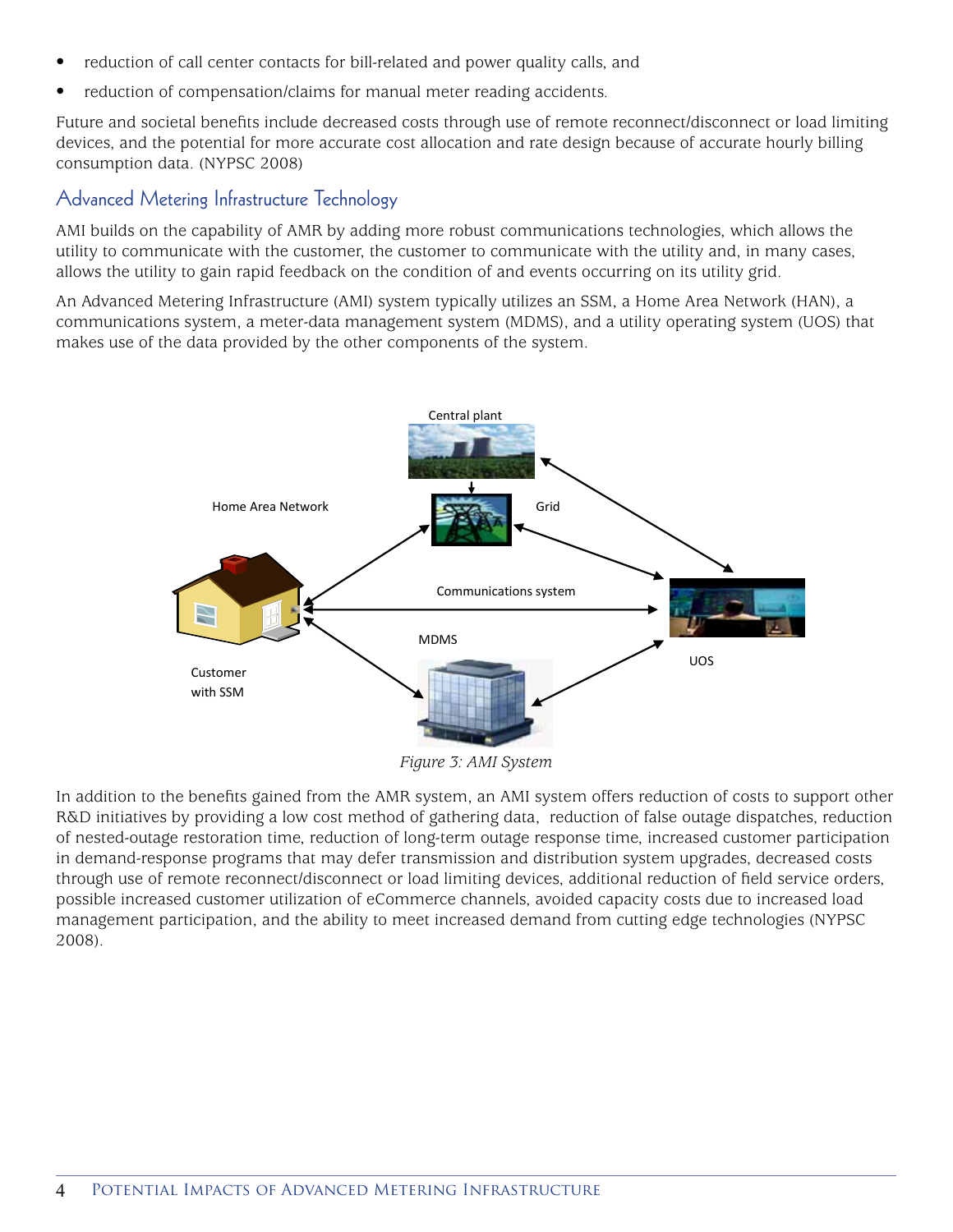# Issues for Renewable Energy

AMI, and its component technology AMR, have begun a transformative revolution within the electric utility industry, as has been seen in other network-based industries such as the telecommunication industry. It is clear that AMI is and will continue to be a disruptive technology that replaces existing methods and systems. A lesson learned from the telecommunications and internet experiences shows that standardized architecture and techniques are required for the distributed intelligence and "smart" power systems, which will enable this revolution (USDOE 2003).The two-way communication features and distributed intelligence that are emerging in these technologies will change the way that electricity is generated, transmitted, and ultimately used. Renewable and Distributed generation are viewed to be integral parts of the future grid as it reaches its potential as seen by the DOE and others. As AMI is adopted, decisions are being made in the regulatory process which impact Renewable Energy Policy. While this list is not intended to be comprehensive, some of the areas which will most affect Renewable Energy Policy are briefly discussed below.

### Issue: Utility Rate Structure

AMI has the potential to bring time-of-use (TOU) and real time (RTP) pricing to the mass-market and, in many cases, to provide utilities with a strong business case for doing so. In the past, TOU tariffs were often seen as overly complicated for both the utility and the customer. However, the two-way communication feature of AMI will allow pricing signals to be sent to the customer. These pricing signals may match rates to the actual cost of energy at a given time period. The utilization of these rate structures may allow one of the great potentials of AMI, the ability to reduce the peak demands in electrical energy usage, to be realized. Currently, the average capacity factor of central power plants is 55% (Pullins 2008). Thus, up to 45% of the capital dollars spent to build these facilities was necessary just to meet peaking requirements. While a small portion of this excess capacity can be attributed to the need for a reserve margin, even that need could be reduced or nearly eliminated once the full capabilities of an AMI enabled grid are realized. The pricing signals along with rate design are expected to modify customer behavior. Automation within the HAN will allow appliances to react to these signals without the need for customer intervention, but the customer may chose to have the ability to be notified a day in advance and make these decisions based on predicted costs. It is envisioned that modified customer behavior will serve to flatten demand curves. As peak demands are reduced the need for demand charges within tariffs may also be reduced. The two-way communication ability facilitates customer choice. Xcel Energy provides two potential examples through its pilot Smart Grid project in Boulder, CO (James 2008). Xcel expects to be able to offer customers a variety of rates from which to select. Consumers may desire a flat-rate, a TOU structure or a criticalpricing model. One novel initiative that has been discussed by Xcel would allow the consumer to set a price for their electricity purchase. The customer would choose from a low-cost option to a range of higher cost options which would include more Renewable Energy (RE) generation assets. In essence, consumers would have input into the dispatching decision making process (personal meeting with Xcel).

Renewable Energy advocates must educate themselves about the proposed rates to ensure that they do not adversely affect solar PV or other renewable technologies. For example, many net metering rates initially had Net Excess Generation (NEG) (IREC 2010) credits forfeited to the utility at the end of the calendar year. However, PV systems could build up more NEG credits during the summer than could be expended by the end of the year. Several jurisdictions have changed the "true-up" date to the spring of the new calendar year to alleviate this issue.

#### Issue: Incentives

The information gathering capability of AMI could have a dramatic impact on the way incentives are measured, especially for performance-based and time-of-use incentives, as well as a means of providing customers a simple way to understand the impact of these incentives. The Solar Alliance, alliance of solar manufacturers, integrators and financiers and a respected voice in the solar PV marketplace, states that a "commitment to analytical rigor and technical analysis is critical to demonstrate the effectiveness of a solar [incentive] program." (Solar Alliance 2008) These data can be easily captured by AMI systems. These data can be used to verify both the performance of systems and to provide documentation for successful systems that can be replicated.

An ability of a fully integrated AMI system is that utility sub-systems have the ability to communicate with one another. Distributed generation assets, such as PV, could be monitored in real time and the data could be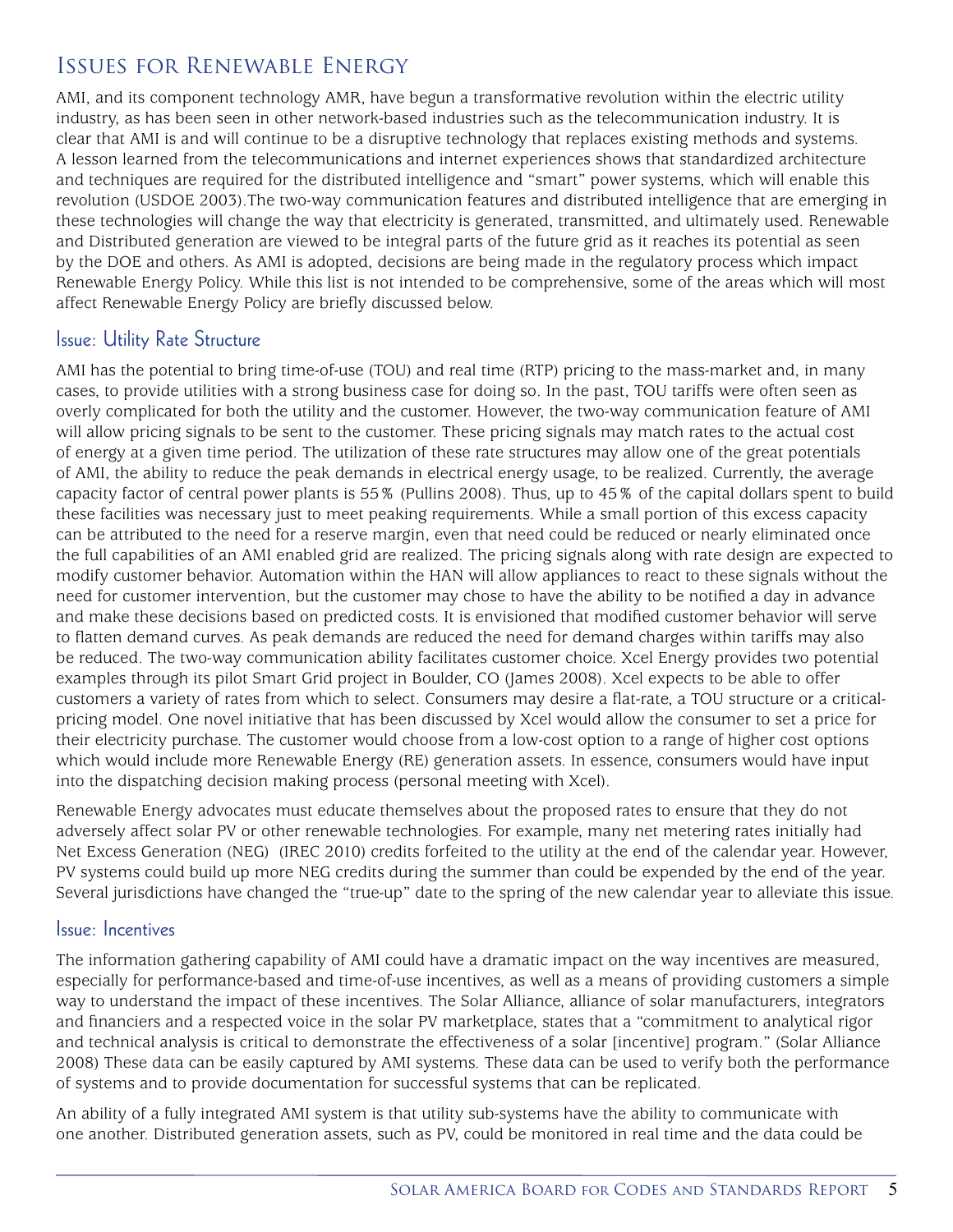incorporated into the utilities billing systems which could reduce the costs of incentive programs while allowing access to data that could be used to evaluate incentive programs. (Connecticut DPUC 2008) Additionally, the information could be relayed to a HAN. If properly designed, the customer interface will allow an open, easily understood and transparent means of communicating the value of incentives to consumers.

Those interested in the development of RE must become part of the discussion of any AMI docket. The appropriate features of the AMI components must be included if the previously stated scenarios are to become reality. For example, the SSM must have the ability to distinguish the direction of power flow and to communicate with inverters. The HAN must have the ability to display the information in a clear and meaningful way. The MDMS must be able to incorporate the calculation of both the NEG and incentives and communicate these derivations to the customer. The speed of detection and response of all communications must be assessed and determined compatible with other levels of communications. It is likely the utilities will not even consider these issues on their own and are likely to resist incorporating additional costs for what are seen as a small portion of ratepayers. However, as more RE is integrated into the electric grid these features will be needed and would most likely force a costly modification to any existing AMI application. In the cases of states where munis and co-ops are not regulated by Utility Commissions, legislation may be necessary to ensure these issues are addressed.

### Issue: Data

AMI technologies will often allow access to real-time data about the conditions of the utility grid as well as the manner in which individual consumers use electricity. It is clear that energy use and load information will be valuable to many entities. Manufacturers, integrators, billing aggregators, NGOs and many others will want access to these data, which will be invaluable in the development of innovation that will benefit all. For example, RE  $\&$ Distributed Generation (DG) developers may use the data for target marketing purposes, equipment and appliance manufactures would want to know when consumers' products require maintenance or replacement, RE advocates would want access to real-time data in order to develop new policies and incentives, to name a few.

In this environment, it is essential to carefully define ownership rights for metering data; however, any policy that defines ownership rights and access to data must also give careful consideration to privacy rights and security risks. Rule makers must balance the benefits of making data available to entities outside of the electric utility while limiting potential issues related to privacy and security. One solution that has been used is that regulators not allow utilities to have control of the data; instead, third-party vendors should be engaged to manage the data and assure neutrality. (IESO 2007) Additionally, any regulations must also include language that will protect the utilities from liabilities associated with unauthorized use of these data. A utility must be held harmless, if they are complying with the regulations, in the event that personal information is stolen or otherwise misused.

#### Issue: Interconnection

The control functionality and the capabilities of new power electronics devices may reduce the barriers to interconnection of distributed renewable energy technologies. Traditionally, distribution engineers made calculations based on static conditions. Protection, with protection and coordination device settings derived based on one-way power flows. Now, with the ability to gather real-time data on grid operations, to communicate updated control settings to protection devices and control DG equipment, interconnection could become plug and play.(FREEDM 2009) Smart Grid and AMI have the ability to positively impact RE and DG technology by reducing the cost of interconnection studies, shortening the time to get interconnection approval, allowing larger systems to be integrated into the grid and facilitating different rules for different sized systems. (McGranahan 2008) The current practice of limiting DG penetration to 10% of local distribution rating could also be eliminated as the utilities can be assured of knowing the conditions on its grid at all times and controlling DG device interaction. Thus, these technologies may allow greater penetration of distributed generation and reduce the barriers to interconnection.

RE and DG technologies will play a crucial role in this new paradigm. These assets can be used to relieve congestion, potentially improve reliability, reduce restoration times, and help flatten load profiles on central plants. While the potential of RE and DG to achieve these impacts have been discussed for years, communication and control issues have limited the actual implementation of these capabilities. However, the widespread use of AMI may help enable the potential to become reality. RE advocates must educate themselves on the capabilities of AMI technologies and ensure that the features necessary to facilitate the integration of DG is included in a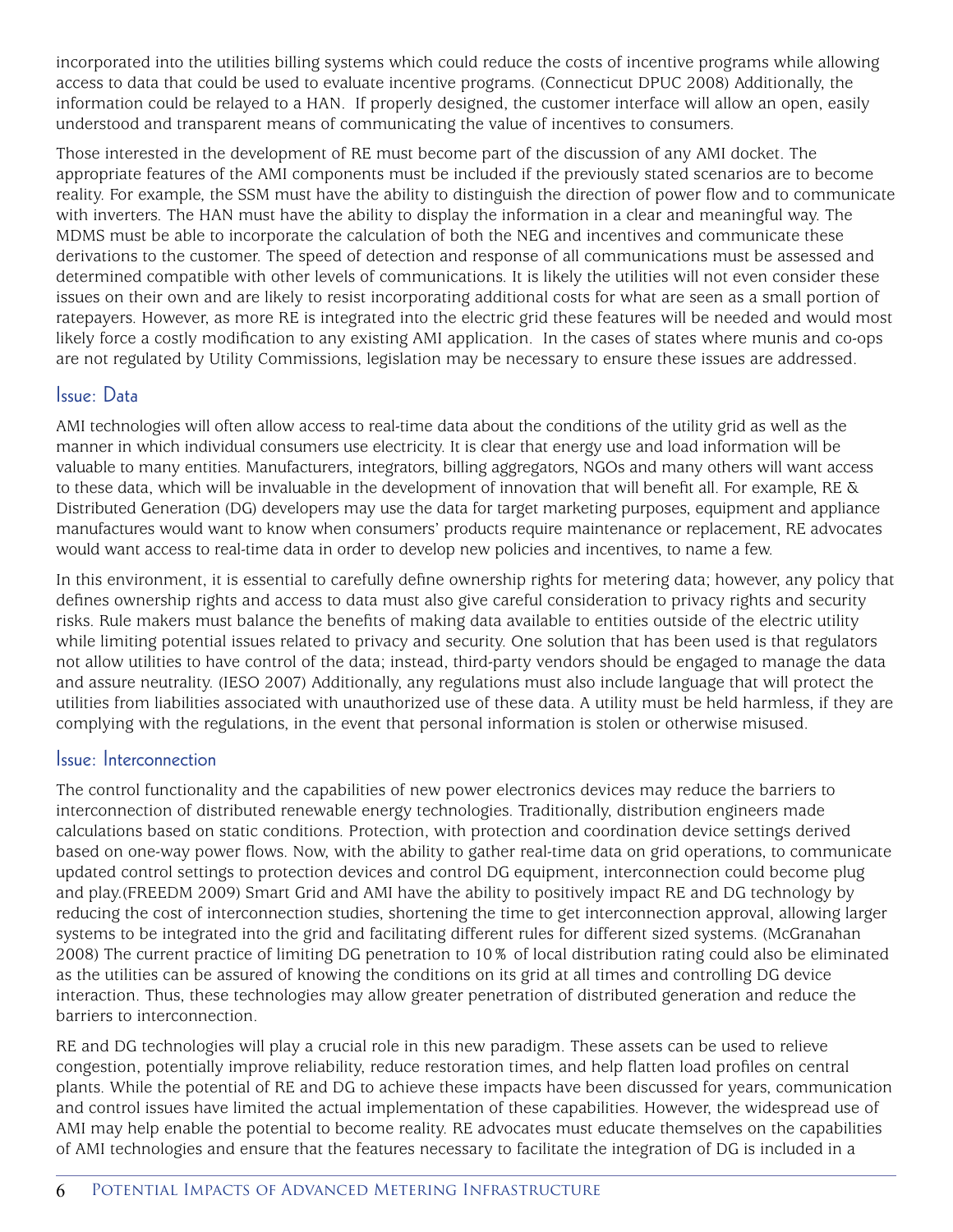utility's plan to integrate AMI onto their T&D grid.

### Issue: Engaging Policy Makers

As seen in Figure 2, many electric utilities have deployed large numbers of AMR and / or AMI systems. As these plans go through the regulatory process, decisions are being made that will impact RE policy. The RE community must fully understand the potential of AMI to impact its industry. Once these policies are in place, they will become difficult to modify.

Existing RE policy benefits, such as Net Metering, Renewable Portfolio Standards, Public Benefit Funds, were designed to recognize the societal benefits of distributed RE, such as greenhouse gas reduction, resource diversification, renewable portfolio standard requirement compliance, and alleviation of demand in transmissionconstrained load pockets. Current policies have been successful in approaching these objectives. As AMI projects are designed, it is likely that their implementation may affect current policies. Due consideration to the impact of any plan that may restrict existing, successful policies should be given to ensure that the recognized societal benefits are maintained. Existing RE policies should be examined with an eye on the disruptive capabilities of AMI and the RE policies may need to be revised to maximize the benefit to society.

### Issue: Standardize AMI Requirements

The Grid 2030 document (USDOE 2003) concluded that standardization of protocols take place between the different technology components of AMI. A key feature of AMI is its ability to communicate. If devices are not able to communicate with each other due to proprietary designs, the ability of AMI to reach its full potential will be severely limited. Those reviewing any plans for the implementation of AMI projects must consider the ability of the proposed technology to communicate with other technologies. Several IEEE standards are being developed. In May 2009, the DOE announced that any projects receiving stimulus funding must comply with no less than 16 standards addressing such topics as cyber security, SSM's, and DG components (WSJ 2009) and the IEEE P2030 interoperability standards (IEEE 2009) began proceedings in 2009.

The RE community should be aware of these standards and ensure that devices such as inverters meet the standards necessary to be integrated into the future grid.

### Issue: Work with Utilities

The RE community should seek out opportunities to work with electric utilities and technology manufacturers. AMI technologies will change the way we generate, distribute and utilize electricity. Many of the existing business models governing investor owned utilities are becoming outdated under the new paradigm that will develop. These new paradigms offer an opportunity for the RE community to have input into new methods of transacting business in the energy sector. The RE community has insight into the emerging technology that is early in its technology development cycle. The insight that this community brings will be valuable to regulators, policy makers, technology manufacturers and utilities. By working with utilities to address issues such as the depreciation of equipment, contracting issues related to the utilities obligation to serve when confronted with DG assets which they do not own, and intelligent tariff / rate and incentive designs which drive behavior, the RE community can gain a valuable negotiating position to push issues that are important to its goals. Becoming educated on the issues and the capabilities of the technologies, as well as comprehending the potential impact of today's decisions on future policy goals could enhance the many of the gains made over the last thirty years and provide new opportunities for the RE community.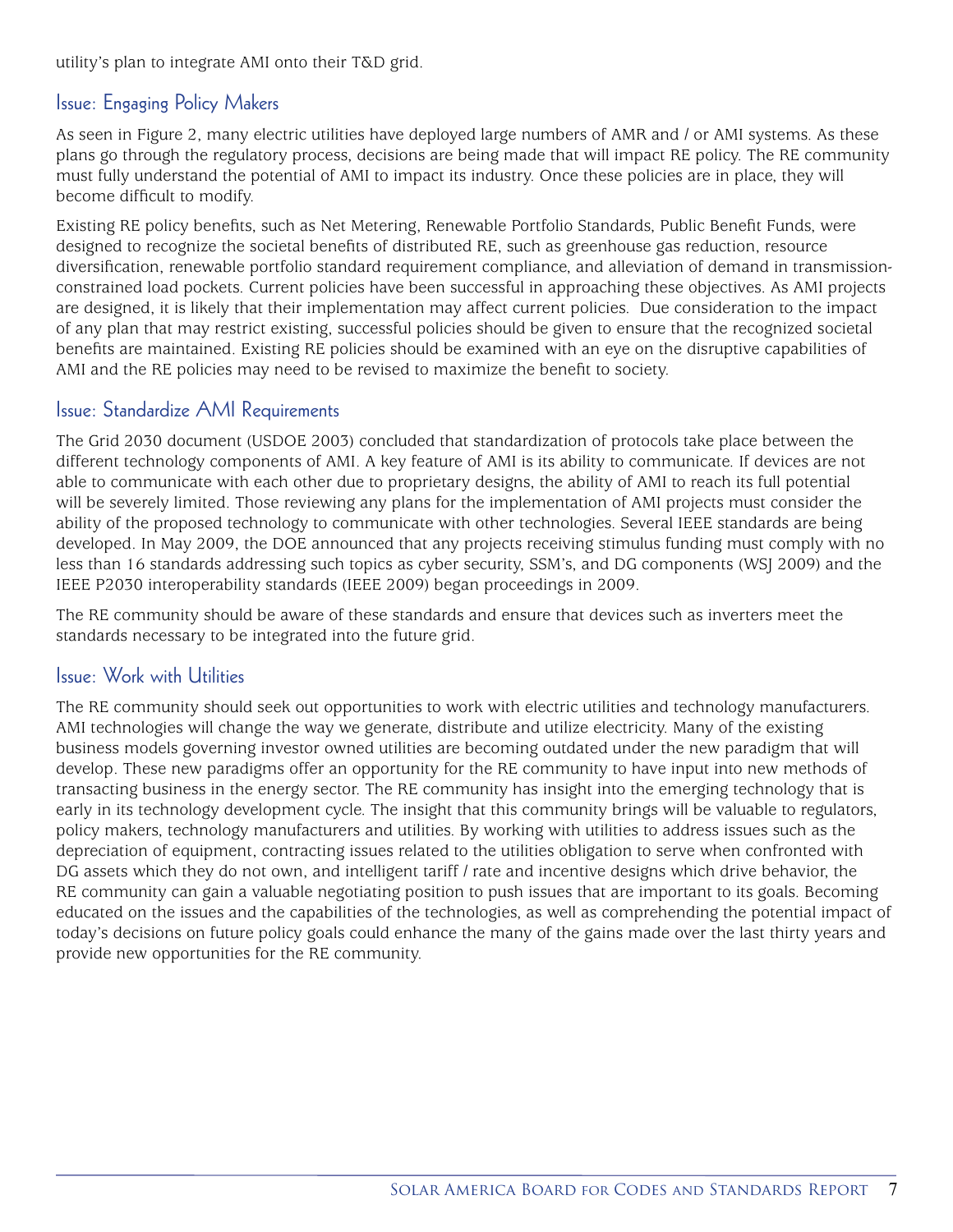### **REFERENCES**

Connecticut DPUC final decision in Docket 03-07-02RE10, (Connecticut DPUC) (2008) dated January 31, 2008. See www.dpuc.state.ct.us/dockcurr.nsf/(Web+Main+View/Search+Electric)?OpenView&StartKey=03-07-02RE10

Duke Energy (2008). Transcript of proceedings. South Carolina Public Service Commission March 28. Retrieved 8 June 2008 from www.psc.sc.gov/exparte/briefing28Mar2008/Ex\_parte\_briefing\_materials\_03-28-2008\_transcript.pdf

Energy Independence and Security Act 2007 (EISA) (2007), Retrieved on June 9, 2008 from http://frwebgate. access.gpo.gov/cgi-bin/getdoc.cgi?dbname=110\_cong\_bills&docid=f:h6enr.txt.pdf

FREEDM Center, *About: FREEDM Systems.* (n.d.). (FREEDM 2009) Retrieved November 17, 2009, from FREEDM Center: http://www.freedm.ncsu.edu/index.php?s =  $1\,\text{&p} = 6$ 

Google Maps (2008), Retrieved on November 3, 2008 from http://maps.google.com/maps/ms?ie=UTF8&hl=en& msa=0&msid=115519311058367534348.0000011362ac6d7d21187&ll=53.956086,14.677734&spn=23.86456  $6,77.519531\&z=4\&o$ om = 1

Google Maps (2009), Retrieved on October 26, 2009 from http://maps.google.com/maps/ms?ie=UTF8&hl=en& msa=0&msid=115519311058367534348.0000011362ac6d7d21187&ll=53.956086,14.677734&spn=23.86456  $6,77.519531\&z=4\&o$ om = 1

IEEE P2030 Work Group's Smart Grid Draft Guide, (IEEE) (2009) http://grouper.ieee.org/groups/scc21/2030/2030\_ index.html

Independent Electricity System Operator, (IESO) (2007) *IESO Selects IBM for Ontario's Smart Meter Data Repository.* IESO press release, January 15. Retrieved on 8 June 2008 from http://www.ieso.ca/imoweb/media/ md\_newsitem.asp?newsID=3231.

Interstate Renewable Energy Council (IREC) (2010). State by State Net Metering Table retrieved January 19, 2010, from http://irecusa.org/wp-content/uploads/2009/12/December\_2009\_NM\_Table.doc

James, D. (2008), Xcel Energy's SmartGridCity™, 8/21/2008, Retrieved on August 21, 2008 from http://www. irecusa.org/uploads/media/DJames\_IREC\_Presentation\_081408.pdf

McGranahan, M. (2008). Renewable Systems and Interconnection Study: Advanced Grid Planning and Operations. Sandia National Laboratories, report number SAND2008-0944 P, February 2008.

New York Public Service Commission (NYPSC) (2008). Issued March 3, 2008. Retrieved on 8 June 2008 from http://www3.dps.state.ny.us/pscweb/WebFileRoom.nsf/Web/E63EDFAA3BC1867B85257401006513BB/\$File/201\_ 00e0165\_AMINotice.pdf?OpenElement

PJM Interconnection (PJM) (2007). *Bringing the Smart Grid Idea Home* (2007). PJM 2007 Strategic Report. April. Retrieved 8 June 2008 from http://www2.pjm.com/documents/downloads/strategic-responses/letters/smartgrid.pdf

Pullins, S (2008), Smart Grid: Enabling the 21<sup>st</sup> Century Economy, December 2008, Retrieved on January 10, 2009 from http://www.netl.doe.gov/moderngrid/docs/SG-Enabling%20the%2021st%20Century%20Economy\_ Pullins\_2008\_12\_02.pdf

Smart Grid News – Smart Grid Stimulus Toolkit, Retrieved on June 8th, 2009 from http://www.smartgridnews.com/ artman/publish/news/SGN\_Stimulus\_Tool\_Kit-541.html#finding\_money

Smart Grid News: What to expect, Retrieved on June 8<sup>th</sup>, 2009 from http://www.greentechmedia.com/articles/ read/smart-grid-stimulus-what-to-expect-6069/

Solar Alliance (2008), Retrieved on November 11, 2008 from http://www.solaralliance.org/model\_policies/ incentives.html

US Department of Energy (USDOE) (2003). *"Grid 2030" A National Vision for Electricity's Second 100 Years*, Office of Electric Transmission and Distribution, Retrieved on March 27, 2006 from http://www.ferc.gov/eventcalendar/ files/20050608125055-grid-2030.pdf

Wall Street Journal Online May 18, 2009, (WSJ) (2009) Retrieved on June 9<sup>th</sup>, 2009 from http://online.wsj.com/ article/SB124266629459331175.html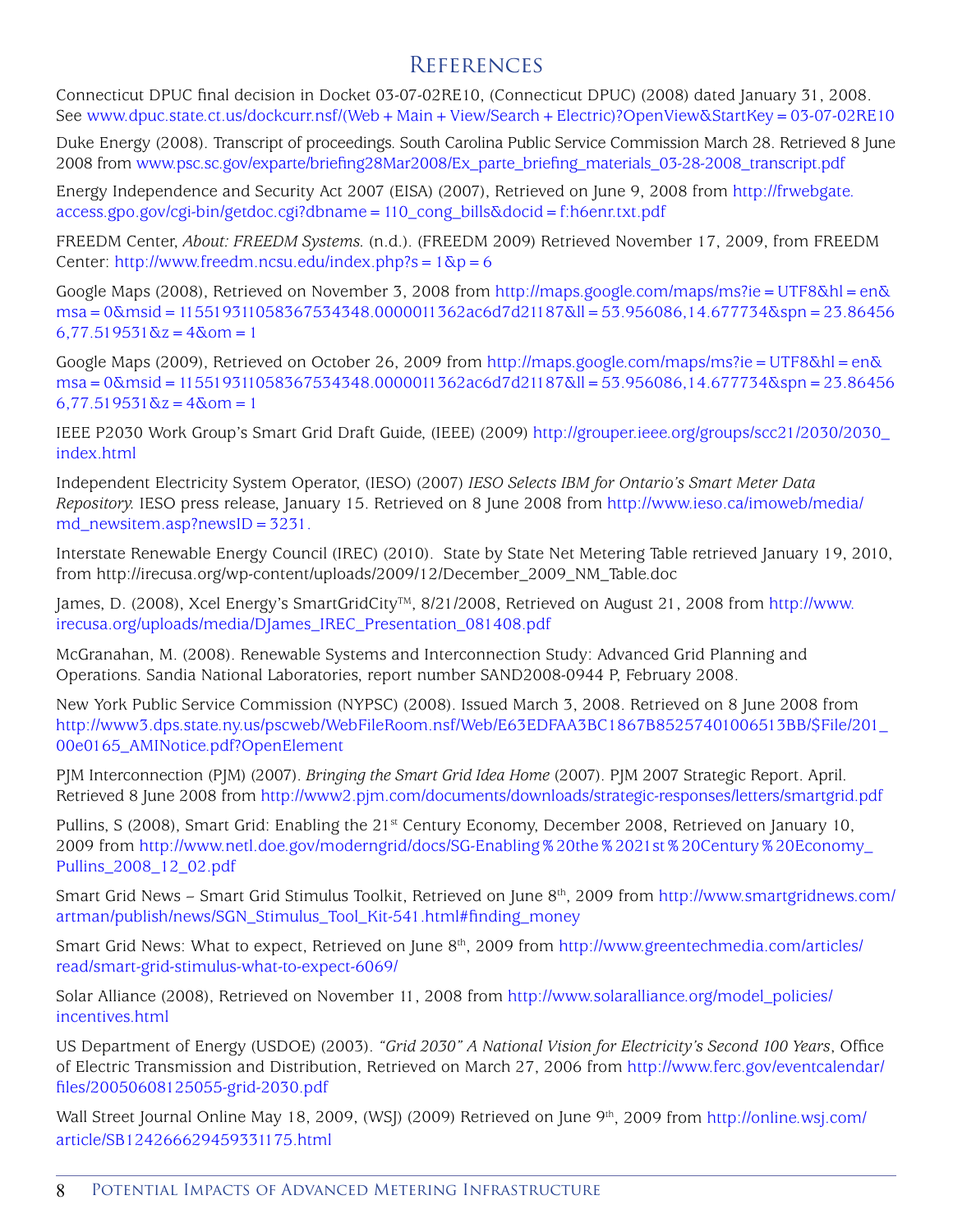# Suggested Further Reading

Brockway, N. (2008). *AMI: What Regulators Need to Know About its Value to Residential Customers.* National Regulatory Research Institute, February 13. http://nrri.org/pubs/multiutility/advanced\_metering\_08-03.pdf

CPUC Decisions # D.06-07-027 for PG&E. July 20, 2006; Decision # D.07-04-043 for SDG&E, April 12, 2007; and SCE's Edison SmartConnect application A.07-07-xxx, filed July 31, 2007.

FERC staff report, "Demand Response and Advanced Metering," AD-06-2-000, August 2006. FERC staff report, "Demand Response and Advanced Metering," Chapter 3 – Building Blocks of Advanced Metering, AD-06-2-000, August 2006.

Federal Energy Regulatory Commission: www.ferc.gov/industries/electric/indus-act/smart-grid.asp

GridWise® Alliance: www.gridwise.org

Independent Electricity System Operator (2007). *IESO Selects IBM for Ontario's Smart Meter Data Repository.* IESO press release, January 15. 2007, http://www.ieso.ca/imoweb/media/md\_newsitem.asp?newsID=3231.

McGranahan, M. (2008). Renewable Systems and Interconnection Study: Advanced Grid Planning and Operations. Sandia National Laboratories, report number SAND2008-0944 P, February 2008.

National Energy Technology Laboratory: www.netl.doe.gov/moderngrid/

PJM Interconnection (2007). *Bringing the Smart Grid Idea Home* (2007). PJM 2007 Strategic Report. http://www2. pjm.com/documents/downloads/strategic-responses/letters/smartgrid.pdf

Smart Grid News: www.smartgridnews.com (Smart Grid News free e-mail newsletter also available here)

US Department of Energy (2003). *"Grid 2030" A National Vision for Electricity's Second 100 Years*, Office of Electric Transmission and Distribution, http://www.ferc.gov/eventcalendar/files/20050608125055-grid-2030.pdf

U.S. DOE Office of Electricity Delivery and Energy Reliability: www.oe.energy.gov/smartgrid.htm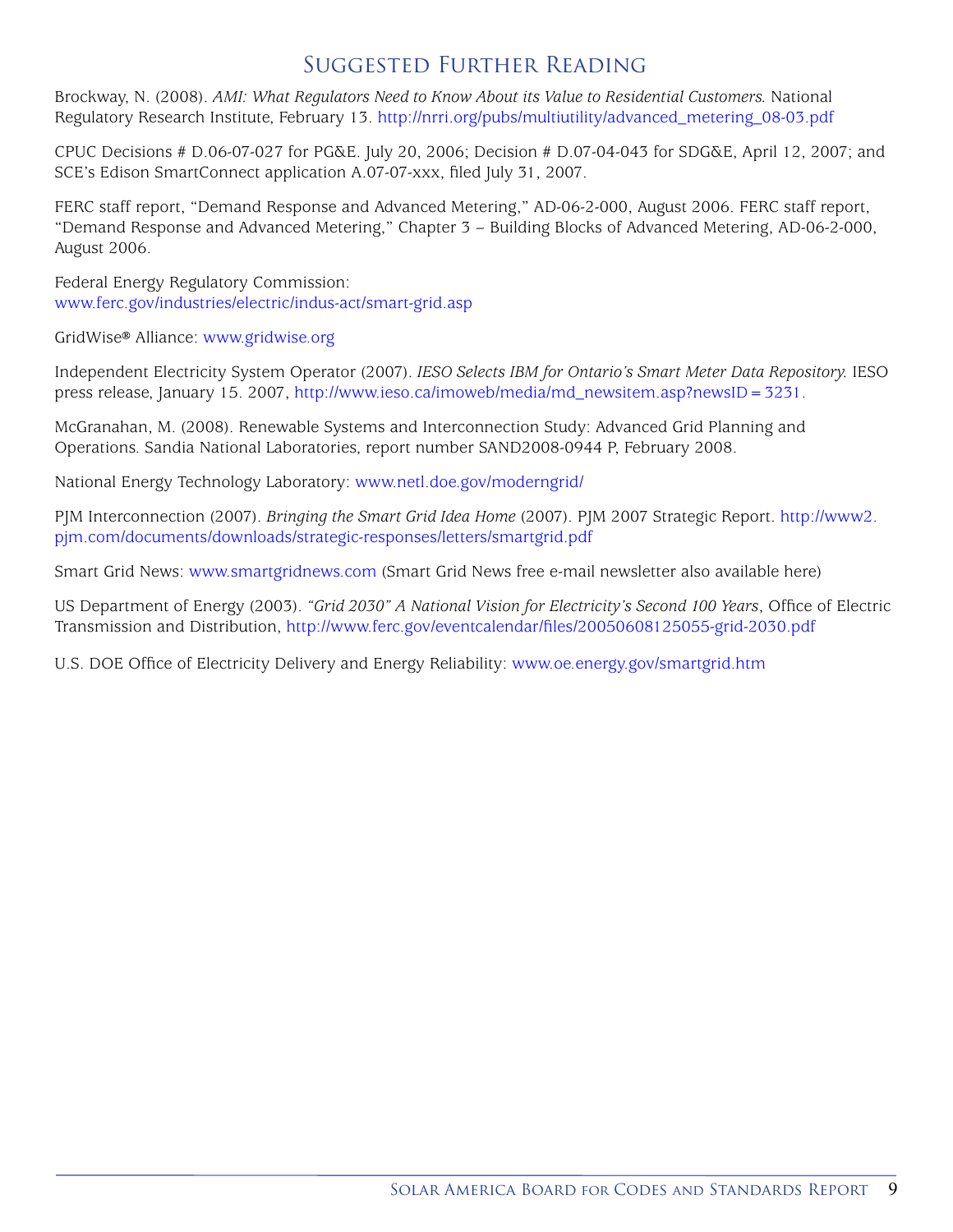### Nomenclature

- ARRA The American Recovery and Reinvestment Act of 2009
- AMI Advanced metering infrastructure
- AMR Automated meter reading
- DG Distributed generation
- DOE US Department of Energy
- DSM Demand-side management
- EISA 2007 Energy Independence and Security Act of 2007
	- GHG Greenhouse gases
	- HAN Home Area Network
	- ISO/RTO Independent System Operator or Regional Transmission Operator
		- kW Kilowatt: one thousand watts of electrical power
		- kWh Kilowatt-hour; one thousand watt-hours
		- MDMS Meter data-management system
			- NEG Net Excess Generation
		- NGO Non-Government Organizations
			- OE US DOE Office of Electricity Delivery and Energy Reliability
			- PV Photovoltaics; solar electric panels
			- RE Renewable energy
		- SSM Solid-state meter
		- T&D An electric utility's transmission and distribution system
		- TOU Time-of-use
		- UOS Utility operating system

For a comprehensive AMI and time-of-use glossary, see http://www.ferc.gov/industries/electric/indus-act/demandresponse/2006/survey/glossary.pdf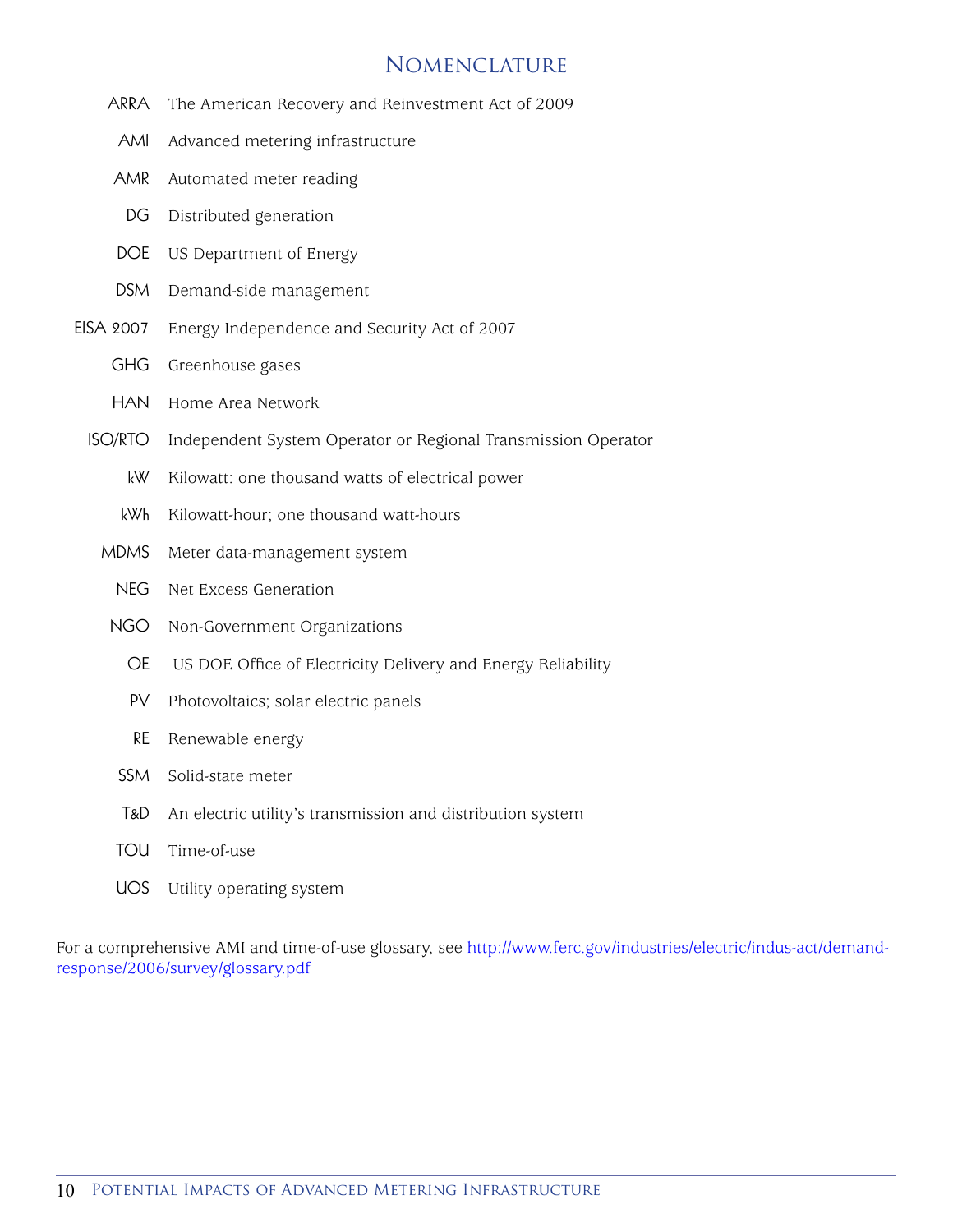# Frequently asked questions

- Q: What is the difference between AMR, AMI, and Smart Grid? Are they all the same?
- A: First, there is a distinction between each of these technologies, and each is evolving. There is not a universally agreed upon definition for any of them. In many cases the technologies overlap. One way to draw a distinction between the technologies is the degree of sophistication of the communications and control systems.

For AMR, the communication system is still one-way, from the customer to the utility. The frequency of communication is intermittent and dependant on the utility to initiate it. Generally, there are no automatic control functions in an AMR system. However, an advanced meter is required, which does have communications capability. Generally, a MDMS is also required and data from the MDMS may be shared with groups, such as system planners within the utility. A HAN is not present and the UOS and the MDMS do not necessarily communicate with each other. Any DSM programs are generally separate from the AMR system, either driven by rate structures or an independent communications system.

For AMI the communication system becomes persistent and two-way. The customer and the utility can now interact with each other. The HAN allows the customer to begin to automate choices about energy use based on signals sent from the utility. Equipment and appliances within the customer's premise can receive signals directly from the utility and change their operating conditions based on predetermined settings made by the customer. The MDMS and the UOS are integrated that allow a higher degree of automation to be present on the utility grid. Algorithms within the UOS utilize data from the MDMS and from other advanced equipment on the utility's grid to determine conditions which allow operators to more effectively control the flow of power and react to abnormal conditions much quicker.

Smart Grid adds a higher degree of automation to the scenario. Intelligent equipment and computer software can make decisions about grid operations that remove human error. These systems can either make suggestions to operators or take control of the grid to reroute the flow of power to mitigate grid congestion or to rectify fault conditionsExactly where the line between these different technologies begin and end can be blurred, particularly between Smart Grid and AMI. However, as a utility moves up the technology curve to Smart Grid, it and its ratepayers will continue to enjoy the benefits of AMR and AMI.

- Q: Does a utility have to install AMR, then AMI, then Smart Grid?
- A: No, a utility and its regulating body must make a choice about which technology is best suited for the rate payers and the utility. Certainly a utility could begin with an AMR system; in fact many have decided that AMR is the most cost effective of these technologies. However, a utility, with regulatory approval, could start with a Smart Grid application, completely bypassing AMR and AMI.
- Q: Why should the RE community worry about Smart Grid technologies? Once a Smart Grid project is installed RE assets such as PV will be able to take advantage of it benefits, right?
- A: This seems like a logical conclusion, but there is a great danger to RE if these projects are allowed to be developed without input from the RE community. Each of the components of a Smart Grid system has different features which may affect the cost of the overall system. It is analogous to making a decision about the purchase of a personal computer. Should one choose a desktop or a laptop? Should one choose a separate CD player to ease the process of copying CD's and DVD's, is a separate video card required or is the video capability of the motherboard adequate? Which operating system and software are best to meet the purchaser's needs? How large should the hard drive and RAM be? Each of these choices will impact the performance of the computer system as well as the initial cost. Certainly one would be able to make changes at a later date, i.e. new software or an additional RD player can be added, but usually these modifications are more expensive than they would be had the decision had been made to include them with the original order.

Left to their own, utilities and regulatory bodies are likely to focus on solutions to traditional grid issues. For example, the ability to determine which way the power is flowing by a SSM is a feature that must be specified and may add cost to the meter. If decisions are made based on traditional grid issues, this feature may be omitted; either to reduce costs or because it was not considered necessary. Without this feature, the meter will be unable to credit DG assets for the power they generate; in fact, the customer would be charged for this generation as if it had come from the utility.